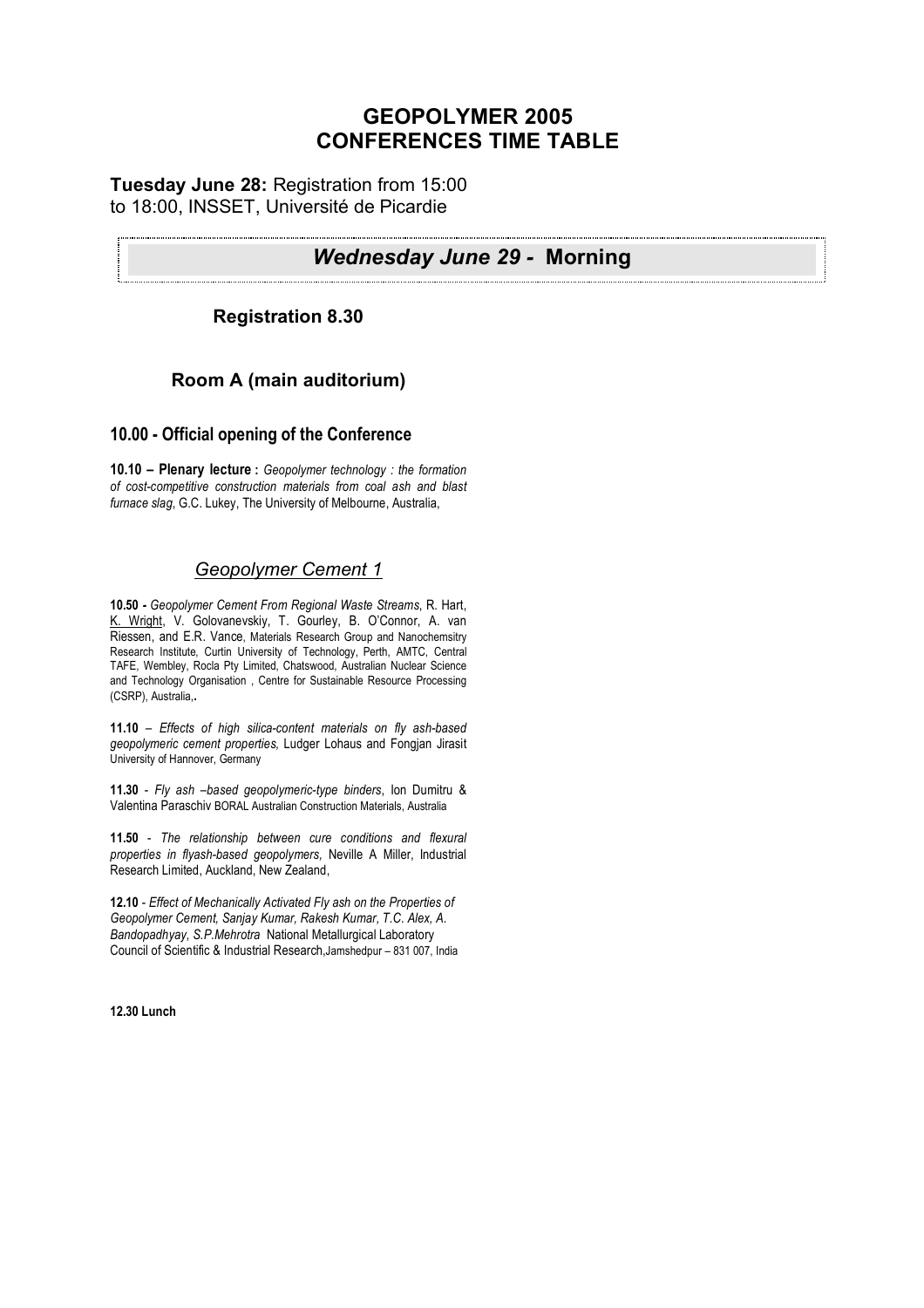# *Wednesday June 29 -* **Afternoon**

## **Room A (main auditorium)**

#### *Industrial-Waste as Raw-Material*

**14.30 –** *Geopolymer Cement based on Coal-tailing Waste*, Robert Temple, Red Lion Cement, London, UK.

**14.50** - *Preparing Kaolin from Coal Waste by Suspension Calcining Process,* Delong Xu, Hui Li\* , Yanxin Chen, Honghong Cao, Xi'an University of Architecture & Technology, Xi'an, China

**15.10** - *Structure and stability of geopolymers synthesized from kaolinitic and burnt shale clay residues,* Oleg Bortnovsky, Zdensk Sobalík, Zdenka Tvarsková, Pavel Roubícek, Miroslav Svoboda, Res. Inst. of Inorganic Chemistry, Inc., J. Heyrovsky Inst. of Phys. Chemistry, Academy of Science of the Czech Republic, Ceske lupkove zavody, a.s., Research Institute of Building Materials, JSC., Czech Republic

**15.30** - *Preparation of geopolymeric monoliths from red mud-PFBC ash fillers at ambient temperature,* W. Cundi, Y. Hirano, T. Terai, R. Vallepu, A. Mikuni and K. Ikeda, Yamaguchi University, and Yamaguchi Prefectural Industrial Technology Institute Ube, Japan.,

**15.50** - *Geopolymer binder using tungsten mine waste*, Pacheco-Torgal, Fernando , Castro-Gomes, João , Jalali, Said, Castelo Branco Polytechnic Institute, University of Beira Interior, University of Minho,, Portugal

#### **16.10 COFFEE BREAK**

#### *Geopolymer Applications to Archaeology*

**16.30 – Plenary Lecture:** *Latest analysis on pyramid stones supporting Joseph Davidovits' theory.* G. Demortier, Namur University, Belgium and G. Hug, ONERA-CNRS, Paris, France

**17.10** - *The making of 15 tonnes of Egyptian pyramid stones: the Diaporama: Summer 2002,* Geopolymer Institute, Saint-Quentin, France

**17.30** - *The manufacture of artificial basalt in Mesopotamia, 3700 years ago: geopolymeric analogue*, Joseph Davidovits

**17.50 -** *Synchrotron radiation and other measurements on limestonebased material from the Nile basin* E. Pantos, Archaeometry Unit, CCLRC Daresbury Laboraotry, Warrington, United Kingdom.

**18.10** – *Why are Djoser's blue Egyptian faience tiles not blue? Manufacturing Djoser's faience tiles at temperatures as low as 250°C,* Joseph Davidovits and Ralph Davidovits

**18.30 – End of session**

## **Room B**

### *Geopolymer Cement 2*

**14.50 –** *Rheological and mechanical evaluation of Geopolymer-Portland cementing systems,* Maria D.M. Paiva, Érika P. Marinho, Valeska G. Oliveira, Antonio E. Martinelli, Dulce M.A. Melo, Marcus A.F. Melo, Universidade Federal do Rio Grande do Norte, Natal-RN, Brazil

**15.10 -** *Geopolymer cement based on fly ash/slag : a high performance environment friendly cementitious material*, Zhao Fengqing , Liu Pengjiao, Ni Wenb, Xiao Jingyi, Heibei University of Sci. & Tech., Shijiazhuang and Beijing University of Sci. & Tech.,Beijing, China

**15.30**- *Geopolymer Cement based on fly ash/metakaolin: Correlation between axial compressive strength and fly ash/metakaolin ratio*, Dylmar Penteado Dias and Frederico Lopes Murta, UENF, Rio de Janeiro, Brasil

**15.50** - *Early Mechanical Property and Durability of Geopolymer*, Keliang LI, Guohong HUANG, Jian CHEN, Dong WANG, Xiusheng TANG, Nanjing Hydraulic Research Institute Nanjing., Nanjing Hydraulic Research Institute Nanjing, China

**16.10 COFFEE BREAK**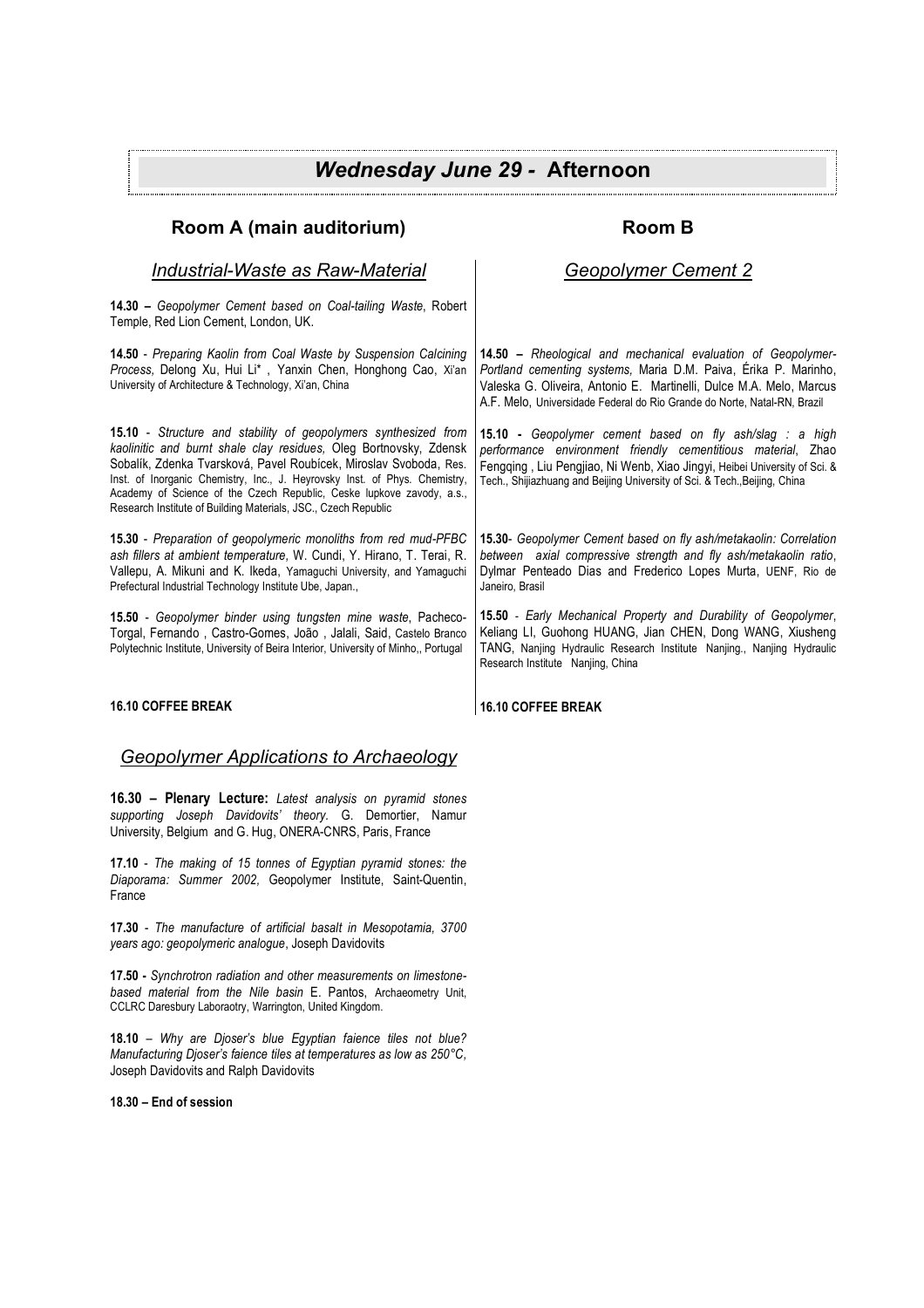#### **Room A (main auditorium) 09.00 Plenary Lecture:** - *Geopolymer-chemistry and sustainable Development*. *The Poly(sialate) terminology : a very useful and simple model for the promotion and understanding of green-chemistry,* Joseph Davidovits, Geopolymer Institute, Saint-Quentin, France *Geopolymer Chemistry 1* **09.40** - *Advances in understanding the synthesis mechanism and properties of geopolymeric materials*, Kenneth J D Mackenzie, Dan R M Brew, Ross A Fletcher, Catherine L Nicholson, Martin Schmücker, Industrial Research Limited, MacDiarmid Institute for Advanced Materials, Victoria University of Wellington, New Zealand, and German Aerospace Centre, Cologne, Germany **10.00** - *The microstructural characterization of geopolymers derived from Fly-Ash and various solid silicate sources*, C. Rees, G.C. Lukey and J.S.J. van Deventer, The University of Melbourne, Australia **10.20 – COFFEE BREAK 10.40** - *Fresh insights into geopolymer formulations: the roles of sodium silicate and sodium aluminate,* Dan R M Brew, Stephen A Bagshaw, Kenneth J D Mackenzie, Catherine L Nicholson, Industrial Research Limited, MacDiarmid Institute for Advanced Materials and Nanotechnology, Victoria University of Wellington, New Zealand **11.00**- *Corrosion of metals embedded in geopolymers,* Jon Morris, Steve Hodges, MPT Solutions, Lower Hutt, New Zealand **11.20** - *Fixation of heavy metals in geopolymeric materials,* Martina Minaríková, Frantisek Skvára, Department of Glass and Ceramics, ICT Prague, Czech Republic **11.40** - *Speciation studies of Fe, Mn, Ca and Ti in a metakaolinitebased geopolymer with Si/Al ~ 2,* D S Perera,\* E R Vance, J Davis, Y Zhang, J V Hanna and Z Zhang, Australian Nuclear Science and Technology Organisation, Menai, Australia **12.00** - *The influence of calcium content on the performance of geopolymeric binder especially the resistance against acids,* A. Buchwald, K. Dombrowski, M. Weil, Bauhaus-University Weimar, Freiberg University of Mining and Technology, Forschungszentrum Karlsruhe, Germany **Room B** *Applications in Construction Materials* **10.40** - *Geopolymer as an inorganic additive to stabilise clay containing building materials,* Ch. Kaps, A. Buchwald, M. Hohmann, Bauhaus-University Weimar, Germany **11.00 -** *Solidification of Waste Tire-Shreds by Geopolymerization*, O.Skoba, R. Slavik, V. Bednarik, M. Vondruska, T. Hanzlicek, Tomas Bata Univ. in Zlin and Academy of Sciences of the Czech Republic, Prague, Czech Republic **11.20** - *Repairing of damaged stone monuments in monuments and stone buildings,* Amândio Teixeira-Pinto and Eduardo Vieira, , Universidade de Trás-os-Montes e Alto Douro, Vila Real, Portugal **11.40** - *Application of geopolymeric materials as designed-rheology floorings with improved properties*, L. Granizo, A. Fernández-Ibarburu, T. González, R. Rico, Sika, Spain *Thursday June 30 -* **Morning**

**12.20 - Lunch**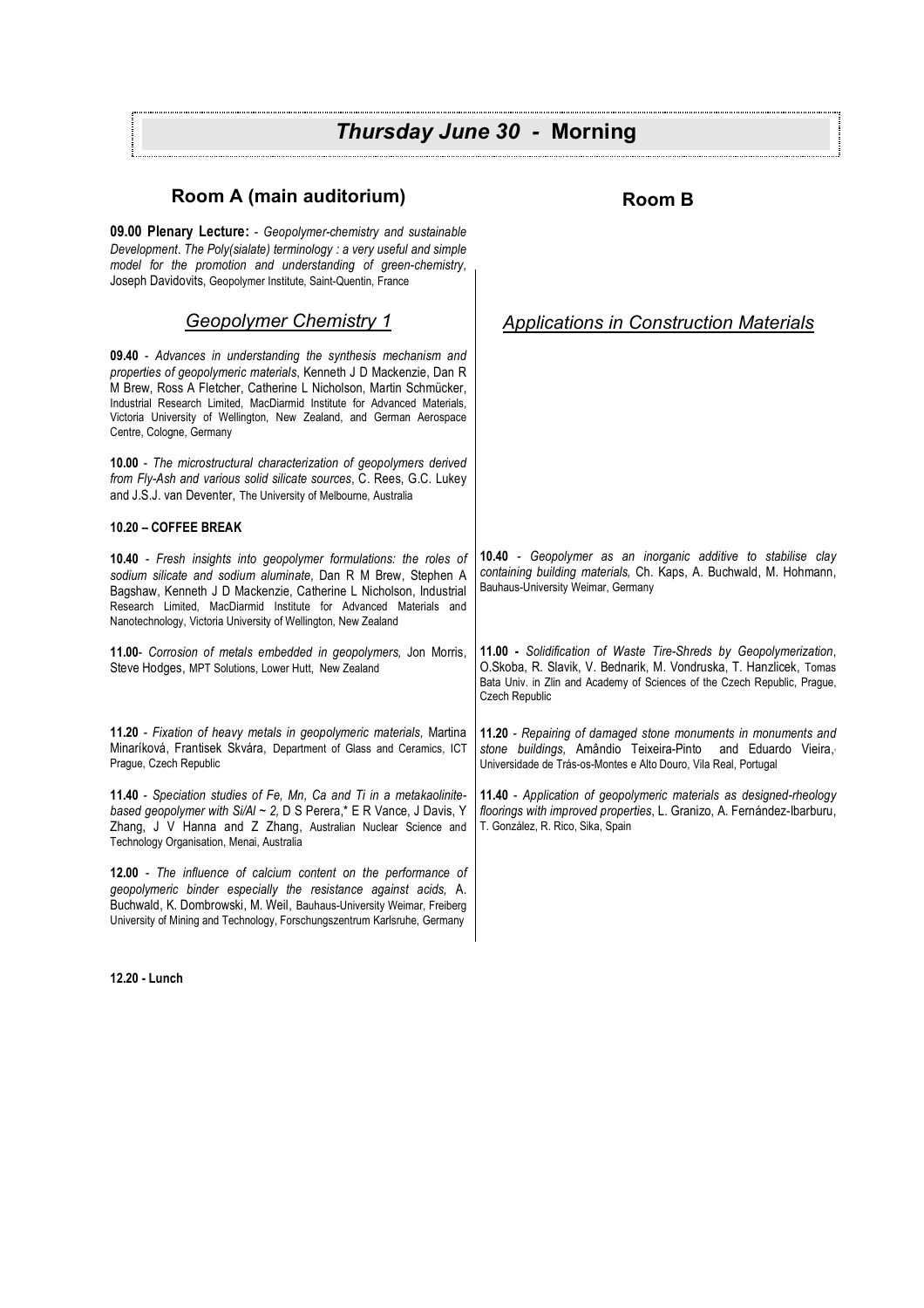# *Thursday June 30 -* **Afternoon**

| Room A (main auditorium)                                                                                                                                                                                                                                                       | <b>Room B</b>                                                                                                                                                                                                                          |
|--------------------------------------------------------------------------------------------------------------------------------------------------------------------------------------------------------------------------------------------------------------------------------|----------------------------------------------------------------------------------------------------------------------------------------------------------------------------------------------------------------------------------------|
| <b>Applications in High-Tech Materials</b>                                                                                                                                                                                                                                     | Other cementitious systems                                                                                                                                                                                                             |
| <b>14.30 Plenary Lecture</b> – Geopolymers: More than just a Cement<br>W. Kriven, University of Illinois, Urbana-Champain, USA                                                                                                                                                 |                                                                                                                                                                                                                                        |
| 15.10 - The influence of the calcium content in geopolymeric binders<br>on their behaviour at elevated temperatures, K. Dombrowski, A.<br>Buchwald, M. Weil, Freiberg University of Mining and Technology; Bauhaus-<br>University Weimar, Forschungszentrum Karlsruhe, Germany |                                                                                                                                                                                                                                        |
| 15.30 - The use of Geopolymers as concrete coatings for fire<br>protection, Benjamin Varela and Natalya Priorotskay, Rochester<br>Institute of Technology, Rochester, New York. USA                                                                                            | <b>15.30</b> - Proposal for a descriptive model on the alkali activation<br>process of fly ashes on the basis of FTIR and SEM data, A. Fernández-<br>Jiménez, A. Palomo and M Alonso, CSIC, Madrid, Spain                              |
| <b>15.50</b> - The effect of alkali metal type and silicate concentration on the<br>thermal stability of geopolymers, Peter Duxson, G.C. Lukey, J.S.J.<br>van Deventer, The University of Melbourne, Australia.                                                                | 15.50 - Alkali activated Fly ashes. Mechanical strength evolution as a<br>function of the SiO2/AI2O3 ratio, G. Kovalchuk, A. Palomo, and A.<br>Fernández-Jiménez, V.D. Glukhovskiy Institute, Kyiv, Ukraine and CSIC,<br>Madrid, Spain |
| 16.10 - COFFEE BREAK                                                                                                                                                                                                                                                           | <b>16.10 COFFEE BREAK</b>                                                                                                                                                                                                              |
| <b>16.30</b> - Nano-composite geopolymer matrices: K-nano-poly(siloxo) for<br>bio-materials and K-nano-poly(sialate) for fire-heat resistance, Ralph<br>Davidovits and Joseph Davidovits, Cordi-Géopolymère, Saint-Quentin,<br>France                                          | <b>16.30</b> - Immobilization of toxic/hazardous wastes in alkaline activated<br>fly ash matrices, A. Fernández-Jiménez, M. Palacios and A. Palomo<br>"Eduardo Torroja" Institute (CSIC), Madrid, Spain                                |
| 16.50 - Solid rod reinforced geopolymer composite materials, Neville<br>A Miller, Clive D Stirling, Catherine L Nicholson, Industrial Research<br>Limited, Auckland, New Zealand                                                                                               | 16.50- Tec-Cement Technologies and Geopolymers, John Harrison,<br>TecEco Pty. Ltd., Australia                                                                                                                                          |
| $17.10 - end$ of session                                                                                                                                                                                                                                                       | $17.10 -$ end of session                                                                                                                                                                                                               |

# **Municipal Theater**

**19.00 – Official reception and Awards presentation**

**19.45 – Public lecture** (in French with simultaneous English translation):

> **Applications to Archaeology by Professor Joseph Davidovits**

> > **Palais Fervaques 21.30 – Dinner Banquet**

**23.30 end of Dinner Banquet**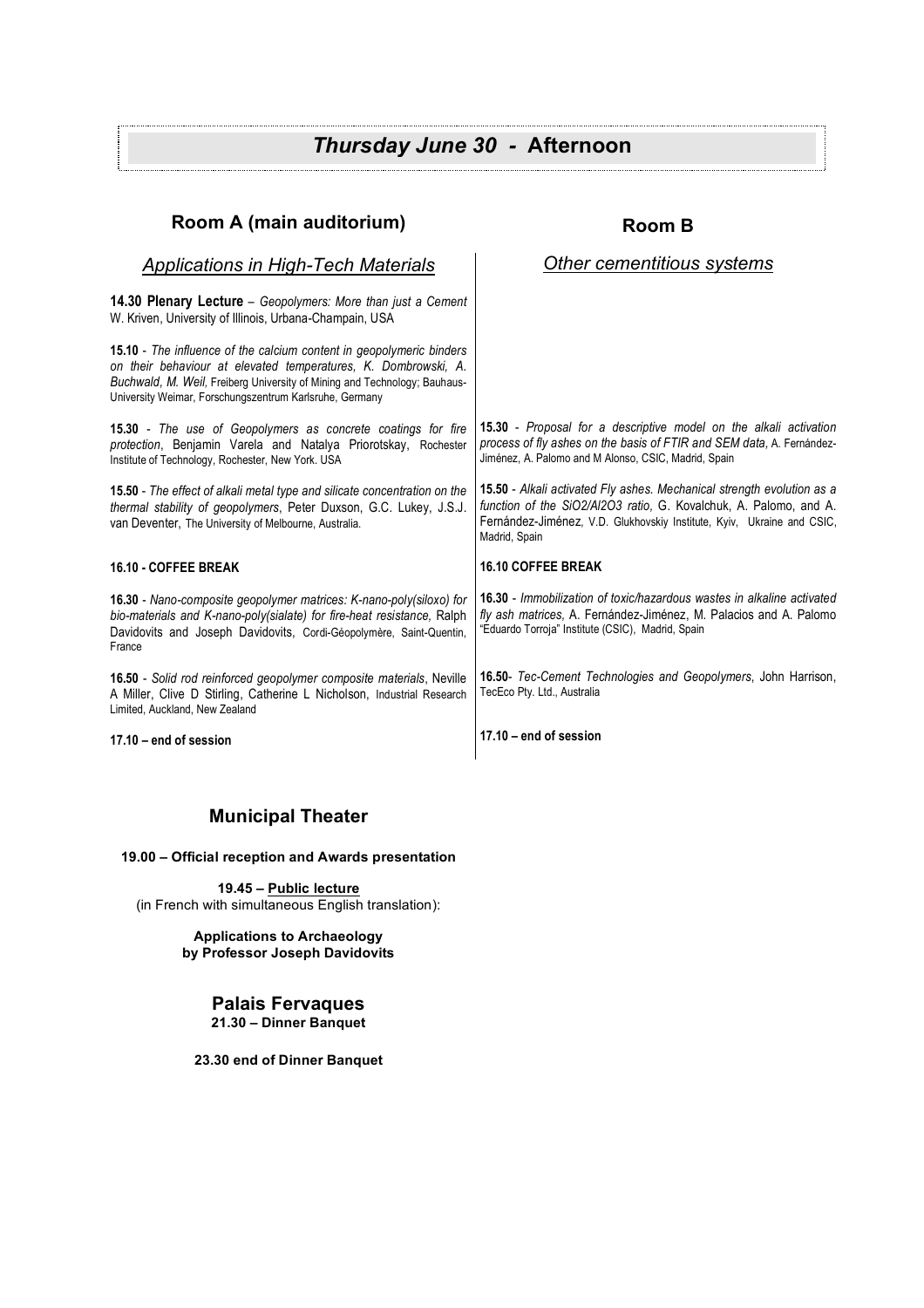# *Friday July 1 -* **Morning**

## **Room A (main auditorium)**

# **Room B**

*Geopolymer Chemistry 2*

### *Geopolymer Concrete*

**09.00 – Plenary Lecture** : *Studies on Fly-Ash Based Geopolymer Concrete,* B.V. Rangan, Curtin University, Perth, Australia **09.40 -** *Performance of Fly Ash-Based Geopolymer Concrete Under Sulfate and Acid Exposure*, Steenie E. Wallah, Djwantoro Hardjito, Dody M.J. Sumajouw, B.V. Rangan, Curtin University of Technology, Perth, Australia **10.00** - *Response of Geopolymer concrete to sulphuric acid attack*, Xiu-jiang Song, Michael Brungs, Marton Marosszeky, Tian Z Chang,, University of New South Wales, Sydney, Australia **10.20** - **COFFEE BREAK 10.40** - *Durability of geopolymer materials based on fly ash*, Frantisek Skvára, Tomás Jílek, Lubomír Kopecky, ICT Prague, Faculty of Civil Engeneering, CTU Prague, Czech Republic **11.00–** *Geopolymer Concrete from Sarawak Fly Ash,* Prabir Kumar Sarker, Curtin University of Technology, Perth, Australia **11.20 -** *Effect of Mixing Time and Rest Period on the Engineering Properties of Fly Ash Based Geopolymer Concrete*, D. Hardjito, S.E. Wallah, D.M.J. Sumajouw, B.V. Rangan, Curtin University of Technology, Perth, Australia **11.40 -** *Fly-Ash Based Geopolymer Concrete: An application for Structural Members,* Dody M.J. Sumajouw, Djwantoro Hardjito, Steenie E. Wallah, and B.V. Rangan, Curtin University of Technology, Perth, Australia **09.40 -** *The effect of partially reacted surfaces on the short-range ordering of geopolymeric gels,* Syet Li Yong, D. Feng, G.C. Lukey and J.S.J. van Deventer, The University of Melbourne, Australia **10.00 -** *The characterization of nanostructure and structural ordering in aluminosilicate geopolymer gels,* P. Duxson, J.L. Provis, G.C. Lukey, J.S.J. van Deventer, The University of Melbourne, Australia. **10.20 – COFFEE BREAK 10.40 -** *Semi-empirical AM1 Calculation on the single 6-membered Alumino and Silicate Sheet Ring Model: Quantitative Implication for Dissolution Process of Geopolymerisation Reaction*, ZHANG Yunsheng Sun Wei ZHANG Yamei Liu Sifeng, Southeast University, Nanjing, China **11.00 -** *Rheological behavior and compressive strength of the geopolymeric systems with poly(ethylene glycol)*, E. P. Marinho, A. E. Martinelli, T. W. J. Batista, D. M. A. Melo, M. D. M. Paiva and R. B. Garcia, Universidade Federal do Rio Grande do Norte, Natal, RN. Brazil. **11.20 -** *Dynamic Mechanical Properties of Geopolymer-organic Polymer Composites,* Kunal Shrotri, Benjamin Varela, Andreas Langner, Rochester Institute of Technology, Rochester USA **11.40 -** *Hydrothermal stability of geopolymers prepared from metakaolinite activated with NaOH and KOH*, KOLOUSEK, D., VOREL, J., DOUŠOVÁ B., ANDERTOVÁ, J., KOVANDA, F., PAOUT, R., Institute of Chemical Technology in Prague, BRUS, J., URBANOVÁ, M. Academy of Sciences of the Czech Republic, DROTTNEROVÁ, J., HOLEŠINSKÝ, Research Institute of Building Materials, Brno, Czech Republic. **12.00** - *Sodium silicate geopolymerisation of blast furnace slag,* Sotya Astutiningsih and Yinong Liu, Universitas Indonesia, Indonesia, and University of Western Australia, Australia

**12.20 – Lunch**

**12.20 Lunch**